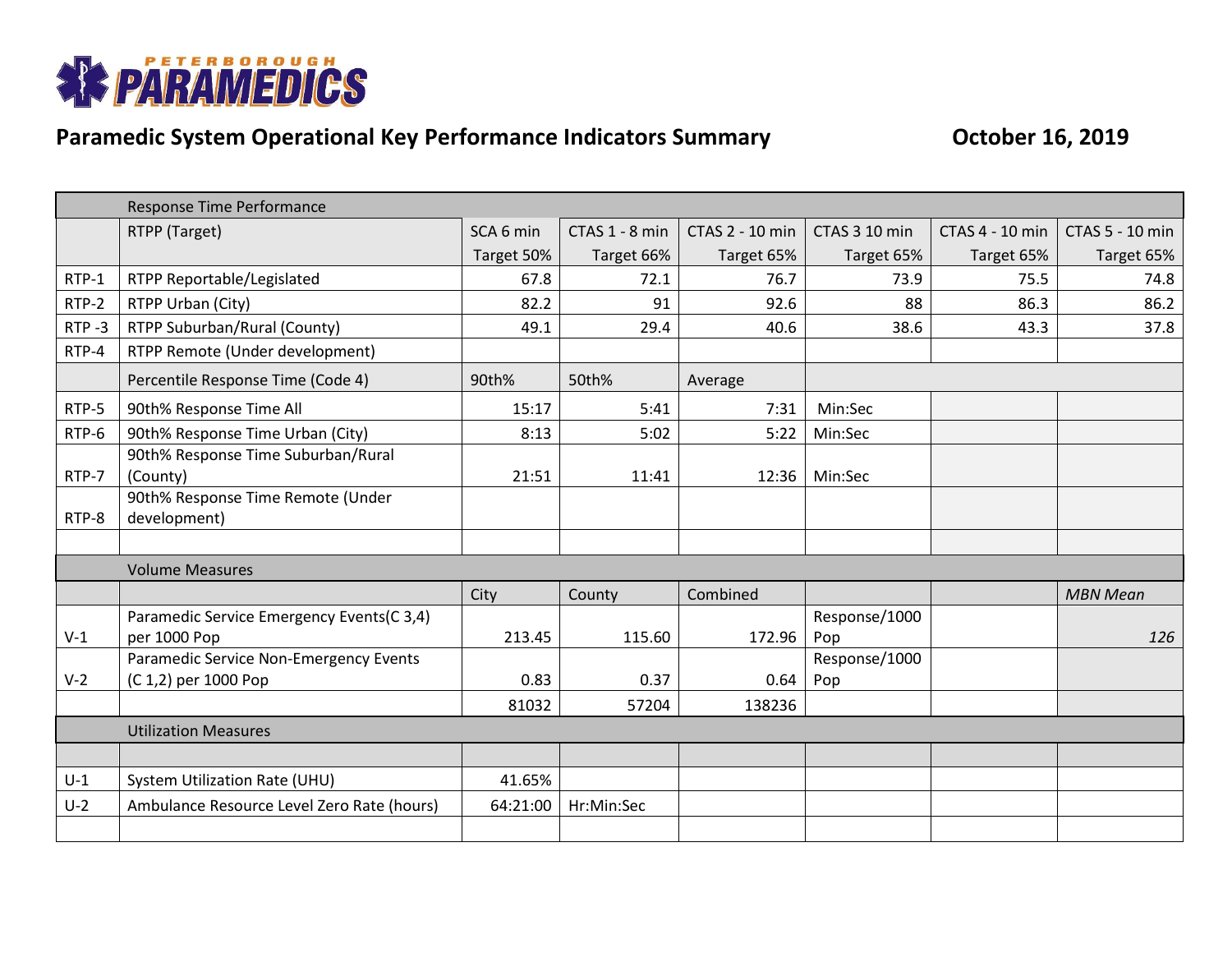|        | <b>System Design/Deployment Measures</b>   |          |                       |  |  |  |  |  |
|--------|--------------------------------------------|----------|-----------------------|--|--|--|--|--|
|        |                                            |          |                       |  |  |  |  |  |
| $SD-1$ | Average at Hospital Time (ADRS T6-T7)      | 0:31:28  | Hr:Min:Sec            |  |  |  |  |  |
| $SD-2$ | Average Offload Time (ADRS T6-ToC)         | 0:22:32  | Hr:Min:Sec            |  |  |  |  |  |
| $SD-3$ | 90th% at Hospital Time (ADRS T6-T7)        | 0:51:52  | Hr:Min:Sec            |  |  |  |  |  |
| $SD-4$ | 90th% Offload Time (ADRS T6-ToC)           | 0:37:48  | Hr:Min:Sec            |  |  |  |  |  |
| $SD-5$ | Advanced Care Paramedic Capture Rate       | 25.53%   |                       |  |  |  |  |  |
|        |                                            |          |                       |  |  |  |  |  |
|        | <b>Finance/Funding Measures</b>            |          |                       |  |  |  |  |  |
|        |                                            |          |                       |  |  |  |  |  |
| $F-1$  | <b>Operating Cost per Capita</b>           | \$116.84 |                       |  |  |  |  |  |
| $F-2$  | <b>Operating Cost per Event</b>            | \$480.28 |                       |  |  |  |  |  |
| $F-3$  | <b>Operating Cost per Unit Hour</b>        | \$234.88 |                       |  |  |  |  |  |
|        |                                            |          |                       |  |  |  |  |  |
|        |                                            |          |                       |  |  |  |  |  |
|        | <b>Fleet Measures</b>                      |          |                       |  |  |  |  |  |
|        |                                            |          |                       |  |  |  |  |  |
| $FL-1$ | Fleet Maintenance Cost per KM              | 16.8     | Cents/Km              |  |  |  |  |  |
| $FL-2$ | Vehicle Collisions per KM                  | 1.84     | Collisions/100,000 Km |  |  |  |  |  |
| $FL-3$ | Fleet Operating Cost per KM                | 42.9     | Cents/Km              |  |  |  |  |  |
|        |                                            |          |                       |  |  |  |  |  |
|        | <b>Carbon Emissions Measures</b>           |          |                       |  |  |  |  |  |
|        |                                            |          |                       |  |  |  |  |  |
| $CE-1$ | <b>Total Annual Fleet Carbon Emissions</b> | 504.89   | Tonne/Yr              |  |  |  |  |  |
| $CE-2$ | <b>Total Output per Response</b>           | 15.01    | Kg/Response           |  |  |  |  |  |
| $CE-3$ | <b>Total Carbon Emissions per Capita</b>   | 3.65     | Kg/Capita/Yr          |  |  |  |  |  |
|        |                                            |          |                       |  |  |  |  |  |
|        | <b>Satisfaction Measures</b>               |          |                       |  |  |  |  |  |
|        |                                            |          |                       |  |  |  |  |  |
| $S-1$  | <b>Complaints Received</b>                 | 0.6      | Per 1000 Responses    |  |  |  |  |  |
| $S-2$  | <b>Commendations Received</b>              | 0.37     | Per 1000 Responses    |  |  |  |  |  |
| $S-3$  | Time for Complaint Investigation           | 10.58    | <b>Business Days</b>  |  |  |  |  |  |
|        |                                            |          |                       |  |  |  |  |  |